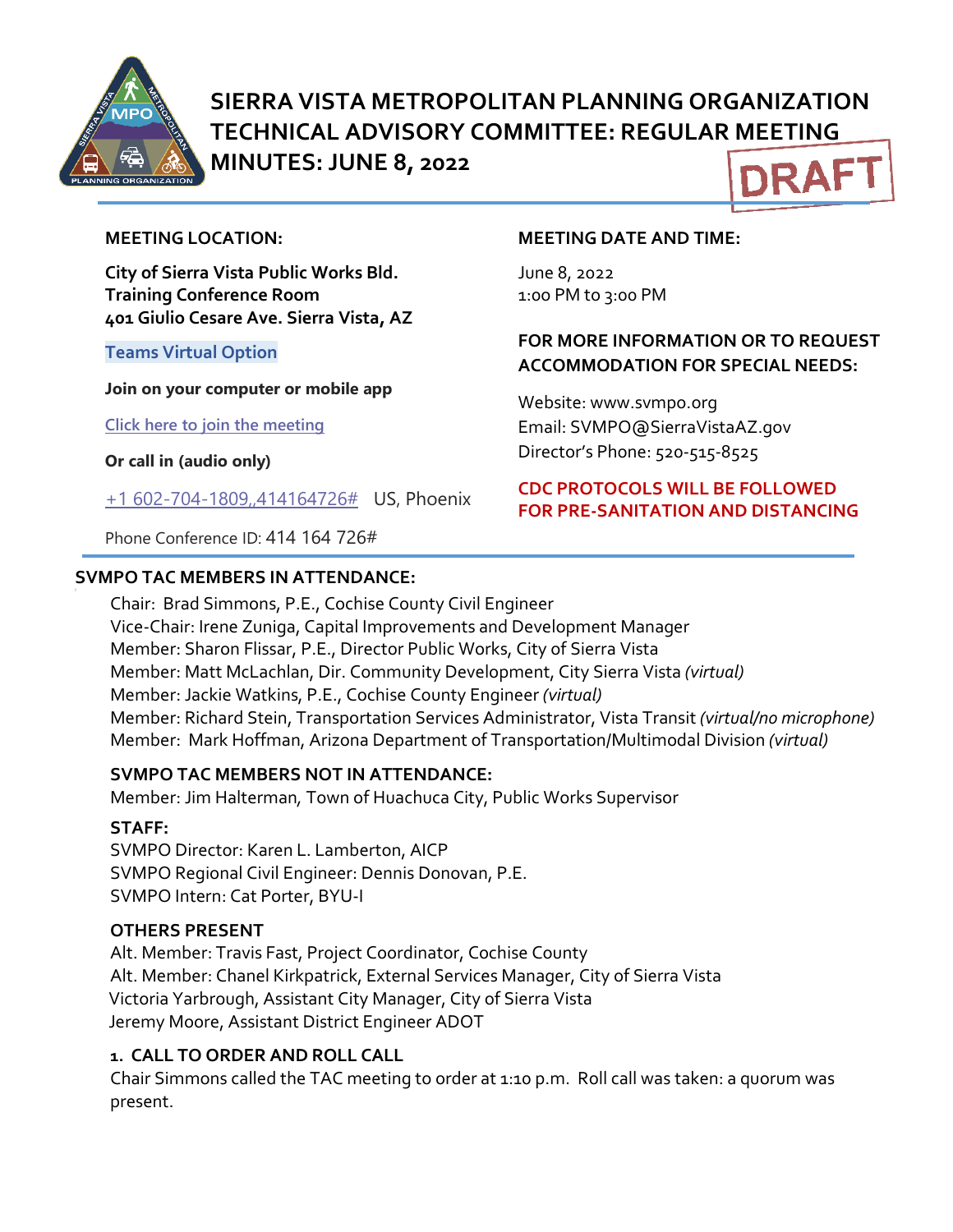#### **2. ACCEPTANCE OF THE AGENDA**

Chair Simmons asked for a motion to accept the agenda as presented. Member Flissar moved to accept the agenda; Vice-Chair Zuniga seconded and the motion was unanimously approved.

#### **MOTION:** Member Flissar **SECOND:** Vice-Chair Zuniga **ACTION:** PASSED UNANIMOUSLY 7/0

## **3. CALL TO THE PUBLIC**

No members of the public were present at this meeting.

This is the time set aside for the public to speak to the TAC. Speakers are limited to a three-minute presentation and may also submit written comments for the Board files. The TAC may not discuss or take formal action on items that are not specifically identified on the agenda. Therefore, pursuant to A.R.S. § 38-431.01 (H) action taken as a result of public comment is limited to responding to any criticism, directing staff to review the matter, or scheduling the matter for discussion at a later date.

## **4. APPROVAL OF THE MEETING MINUTES (April 13th, 2022 & April 18, 2022)**

Director Lamberton asked members of the TAC if there were any revisions for either the April 13<sup>th</sup> or the April 18<sup>th</sup> TAC meeting minutes. Member Flissar noted several edits to the April 13<sup>th</sup> meeting minutes. Item #4 spelling error correction to "colonius", Item #5 suggested changing City members to City of Sierra Vista for clarification between the City of Sierra Vista and Hucahcua City, Item #6 moving the discussion on TIP categories to the April 18<sup>th</sup> meeting and Item #8 addressing issues were due to Covid. Member Flissar also noted on the April 18<sup>th</sup> meeting minutes corrections to Item 3 adding the discussion that occurred which included the benefits of having overmatch and the potential grant leverage of placing items on the TIP. She would like to see the discussion about the benefits of using the limited MPO funding which includes using the MPO to assist with paying for match with grants or identifing those projects to help with grant requests.

Member Hoffman commented the 2.5% new requirements of the IIJA bill is not ADOT but on the MPOs. This new section requires that MPO's spend a minimum of 2.5% on MPO planning funds on safety and multimodal transportation opportunities. Member Hoffman suggested this be clarified in the minutes.

Member McLachlan asked that the April 18<sup>th</sup> meeting minutes include the comments he had made in the discussion about development of TIP project selection – specifically those addressing the need for a formula to streamline allocation to better distribute funds, including factors such as population and lane miles.

The SVMPO Director asked if there were any other review comments on either of the meeting minutes. Hearing none, Chair Simmons called for the motion to approve the TAC Regular Meeting Minutes of April 13<sup>th</sup> and the TAC Special Meeting minutes of April 18, 2022, with the noted revisions.

A motion was made by Member Flissar to approve the Meeting Minutes of April 13<sup>th</sup> and April 18<sup>th</sup>. A second was made by Member Kirkpatrick. The motion was then carried unanimously.

**MOTION:** Member Flissar **SECOND:** Alt. Member Kirkpatrick **ACTION:** PASSED UNANIMOUSLY 7/0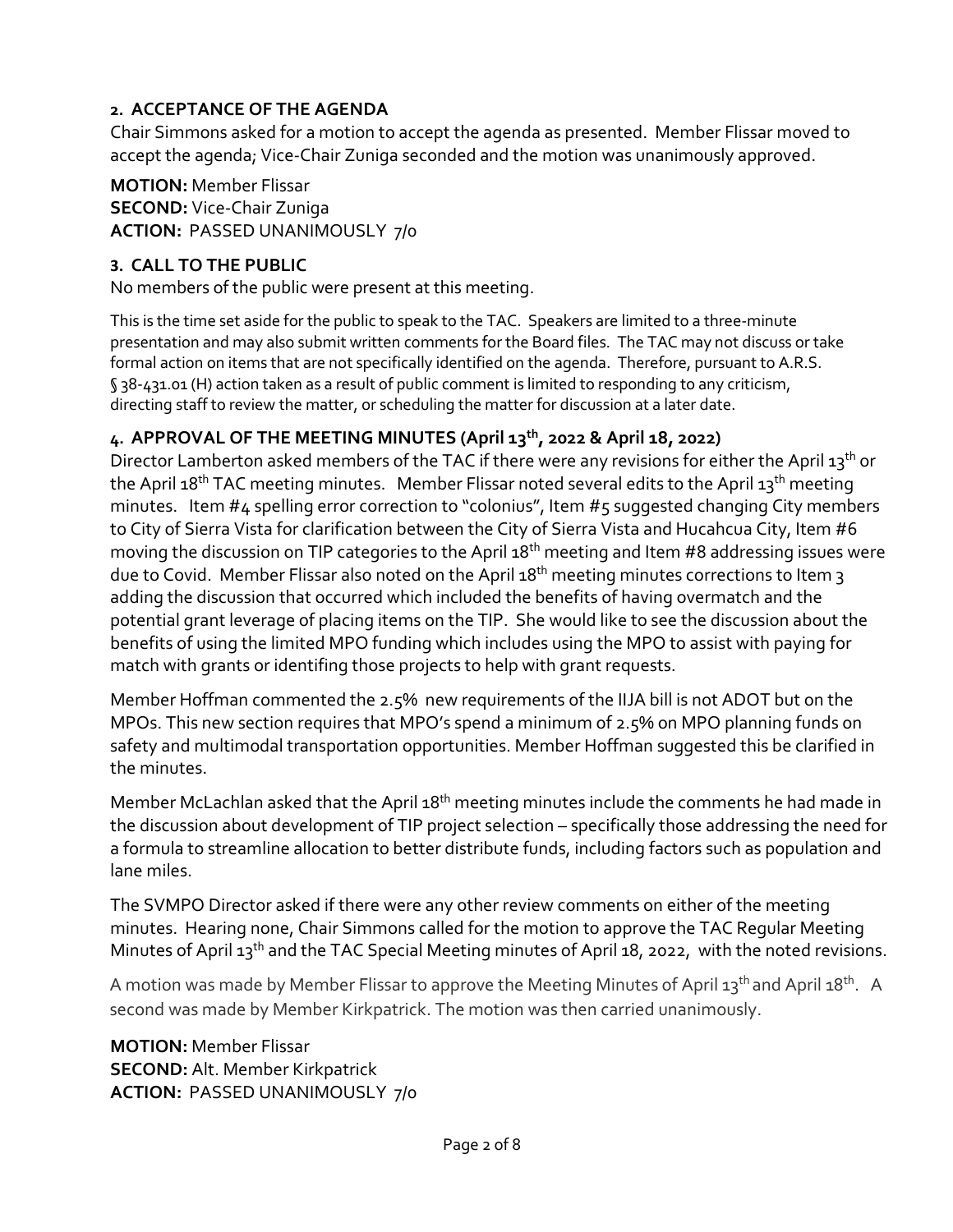# **CONTINUING BUSINESS: PRESENTATION/DISCUSSION**

## **5. STBG FY23-FY27 LEDGER BALANCES**

The SVMPO Director provided the TAC the current Transportation Improvement Program (TIP) ledger and noted that there are no additional changes known by the MPO regarding future available funding. ADOT is still absorbing OA amount through FY23. Member Hoffman had a few minor edits that he will send to the MPO Director. The MPO Director briefed the TAC on the actions taken at the last Board meeting and stated that the projects and amounts in the ledger reflect those approved Board actions. The Board's stated intent was to prime up projects to better position for grants as opposed to fully funding projects from start to finish. As of the date of this meeting, the Surface Transportation Block Grant (STBG) funds through Fiscal Year 2027 that are not yet programmed are estimated to be \$745,702. Construction cost are way up to about a 33% increase and some MPO are having to seek out-of-state contractors given the number of projects now being constructed. The MPO Director advised TAC Members to consider being prepared for overmatch even on projects with 5.7% match amounts in order to cover the rapidly increasing construction costs and competition for consultants and contractors.

Member Flissar requested several edits to help clarify the ledger. Naming the Skyline project as Skyline Drive Design and ROW to not confuse with the pathway project was suggested. Adding  $7<sup>th</sup>$  to Hatfield to the BST pavement grant to specify limits was also recommended.

Vice-Chair Zuniga asked about the Pavement Condition update, stating it was one of the City's highest priorities. The SVMPO Director reminded TAC Members that the Work Program brought to them in February's meeting includes the Planning Funds. Those planning projects are not in the TIP. The SVMPO Director noted that her recollection was that the Pavement project update is in FY23, Access Management Plan in FY24 and the Timing Signal in FY25, subject to funding and staff capacity. Victoria Yarbrough, Assistant City Manager stated that the Pavement and Access Management projects are a high priority for the City of Sierra Vista and they can help in any way they can with overcoming the limited staffing and resources the MPO has. The SVMPO Director asked if the City of Sierra Vista might be able to provide overmatch. Victoria Yarbrough requested a funding amount and she will let the SVMPO Director know.

Member McLachlan asked for clarification on the TIP parking lot. SVMPO Director confirmed that the parking lot is still part of the TIP and increases the probability for those projects for grants but cautioned that it does not ensure funding for those projects.

Vice-Chair Irene added that the City of Sierra Vista has applied for three additional grants that are not noted and will send the MPO Director the projects and exact amounts. The SVMPO Director added that if any TAC Members have any additional questions or would like a more detailed explanation of the Ledger, she would be able to discuss this topic with them individually.

This was an information item. No action was taken.

## **6. 2023-2027 FINAL DRAFT TIP**

The SVMPO Director presented the draft five-year Transportation Improvement Program (TIP) to the TAC for review comments. She noted that there would be three potential changes to the drafted TIP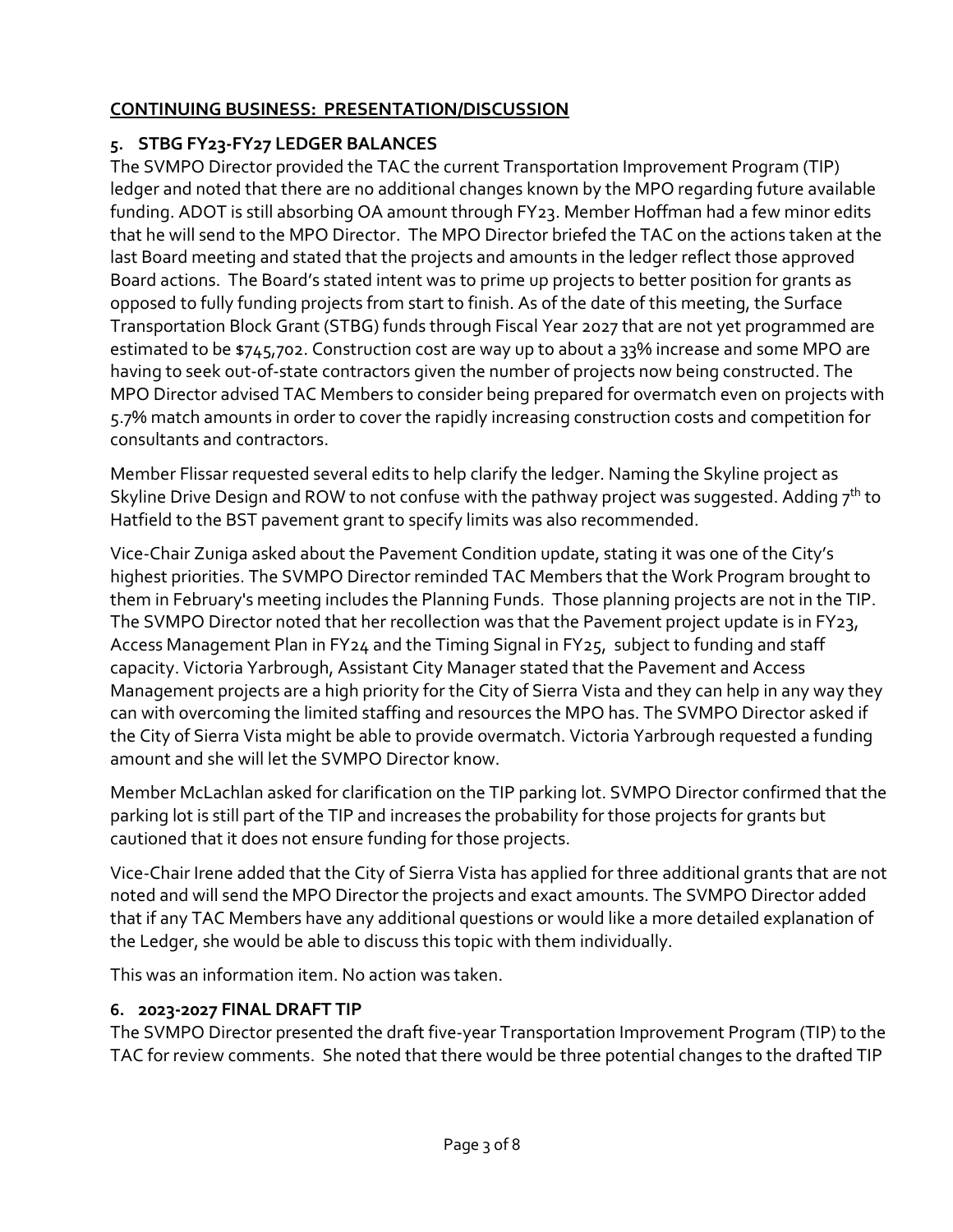before going to the Board that were recently forwarded to the MPO since the draft TIP was posted. These are:

- 1. The addition of just awarded 5310 projects. These are transit funded projects for non-profits in the region that provide transportation services. The new FY23 funding for 5310 projects was awarded to the Santa Cruz Training Programs who help transport those with disabilities to work locations and bring clients into Sierra Vista as well as a continuation of funding to ViCap. Funds for mobility management will also be used to partner with SEAGO on the mandated coordinated transportation planning in the region.
- 2. One of the new transportation bill funding programs is the Carbon Reducation Program or CRP. The MPO will be receiving funding from this program and a short narrative will be included in the TIP, with anticipated additional funding for FY22 & FY23 in the amount of \$114,755 annually. Regulatory guidenace is still being developed for this program but it will help with alternative mode development projects in the region.
- 3. The SVMPO Director also noted that although she was fairly certain of the FY23 funding for Vista Transit she would be requesting to meet with Vista Transit staff to clarify future project expectations.

Member Flissar suggested that the MPO coordinate with the City of Sierra Vista's Finance Dept on the information presented on page 21 of the drafted TIP (Vista Transit projects). Member McLachlan asked if the Moson Design for FY23 was borrowed money to build up funding. The SVMPO Director explained that the MPO has some loans coming back in and that Moson Road Design project was fully funded, without loans, in FY23. Member Flissar recalled that the County was ready to pay overmatch to fund this project instead of using more MPO funding. The Director explained that the SVMPO Board chose to fund the Moson Project the way shown and it has been recommended by the Board that the County hang onto their potential overmatch for the construction phase.

Member Hoffman commented that Skyline Drive should be shown as with the 'Urban' qualifier to make it clear it was elgiable for funding. Member McLachlan also wanted to know if the Town of Huachuca was applying for grants for the construction of Skyline Drive. The SVMPO Director responded that this project is still a potential project in the proposed state budget and that she believes that Hauchcua City is proactively looking for any and all opportunities for additional funding possibilities.

Member Flissar commented that the TIP Open House conflicts with a City budget work session. The SVMPO Director explained that this was a limited in-person outreach effort and presented as an opportunity for TAC Members to attend but it is not a requirement to do so. She asked that TAC members share the Open House information to anyone they know that might be interested in learning more about regional projects and plans.

The SVMPO Director then stated that she wanted to remind the TAC that this was an annual document but that changes could be made to amend the TIP throughout the year if additional funding became available or new projects needed to be added.

Hearing no other comments, Chair Simmons asked for a motion to forward the draft TIP, with the identified additions, to the Board for possible approval. A motion was made by Member Flissar to forward the draft TIP, with noted additions, to the Board for approval. A second was made by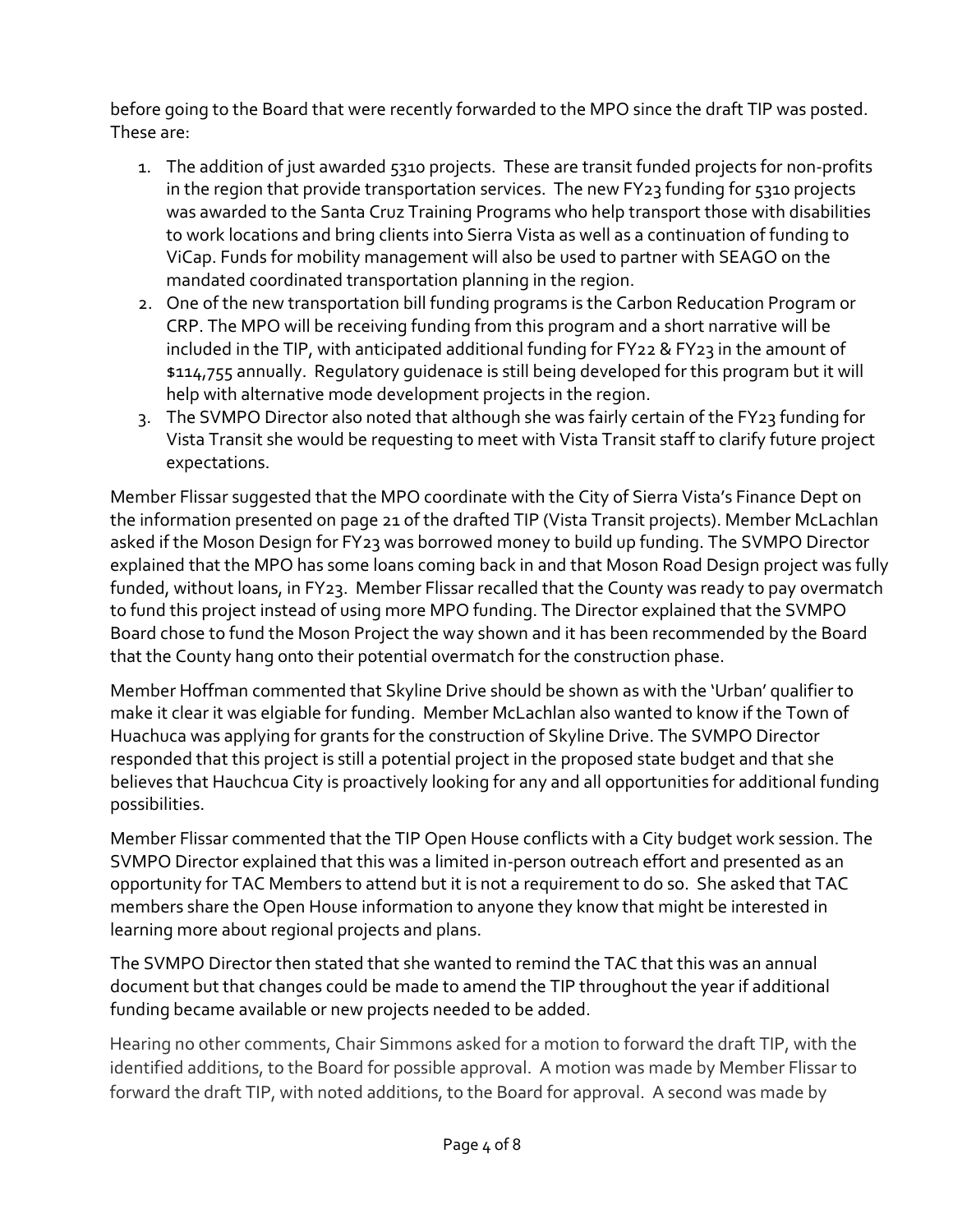Alt. Member Kirkpatrick . The motion was then carried unanimously.

**MOTION:** Member Flissar **SECOND:** Alt. Member Kirkpatrick **ACTION:** PASSED UNANIMOUSLY 7/0

## **7. TIP PROJECT PRIORITIZATION AND PENDING WORK SESSION**

The SVMPO Director briefed TAC members on the scheduled Board Work Session, set for July 6. 2022, from 2:30 to about 3:30 p.m. to discuss and potentially reach a consensus on criteria for future TIP project selection. She then had the TAC members participate in a short interactive exercise. TAC members were given an opportunity to indicate their highest priority for consideration for TIP project selection, then to indicate two additional factors they felt were also highly important and then three factors they felt the Board should consider. Those members attending virtually had been sent an electroic handout to fill out and send back in. Each member wrote down what criteria they felt is important for the Board to consider in regional project selection. This feedback was collected and will be prepared for the Board to consider during their Work Session on July 6<sup>th</sup>.

TAC members were reminded that there are mandated criteria for these TIP projects which include that they be a federally functionally classified roadway, meet adopted LRTP priprities and help to address adopted performance measures.

Member McLachlan asked for a definition of what regionally significant means in context of developing a funding forumal. He stated that he believed it should be the higher level roadways, like arterials. He would also like more information about adjusting funding within the five-year TIP. The TIP is required to be fiscally constrained but can be amended. Member Watkins mentioned that if the MPO did just a population based formula the MPO's wouldn't be needed because that funding could just go separately to each agency. The MPO is to fund regional priorities, not just local priorities. She also noted that SEAGO rotates funding between member agencies and might have some sort of formula that they use.

Within the agenda packet was aTIP flowchart and Member Flissar would like to see clarification on what is deemed regionally significant. She also asked for specific clarification on the item stating projects had to be 'In the Long-Range Transportation Plan or Local Agency Transportation Plan'. The SVMPO Director explained that in some cases a newer local agency plan might be developed and it was possible to amend the Long-Range Transportation Plan. Typically, TIP projects are pulled from the Long-Range Transportation Plan near-term priorities. A more updated local agency plan might adjust those project priorities.

Alt. Member Kirkpatrick asked the SVMPO Director to send out what other MPOs are doing to prioritize TIP projects to see if we can learn from them. The SVMPO Director stated this information will be part of the Work Session and sent out to the TAC members.

This was a discussion item. No action was taken.

## **8. FY23 DRAFT TITLE VI PLAN**

The SVMPO Director shared highlights of the drafted FY23 Title VI Plan with TAC members. This annual updated plan identifies those areas within the region that may require targeted or specialized (e.g. translation) outreach activities. In the SVMPO region, Spanish is still the most frequently spoken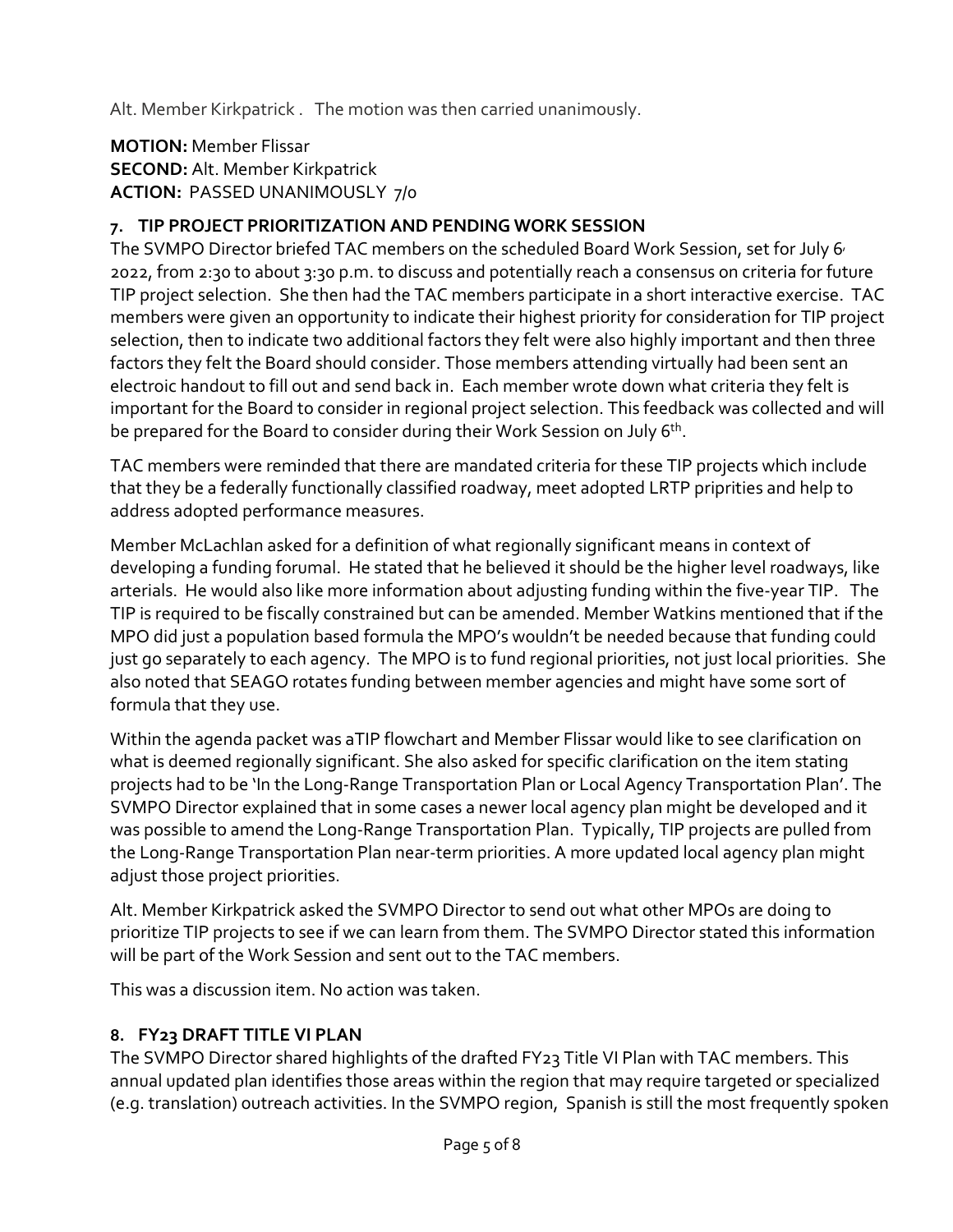language and there are a few Census Tracts that we need to accommodate translation services during project development. The SVMPO Director also noted that the Census numbers are still being received and some data will not be released till October or even into next calendar year. There are some notable overcounts and undercounts in the Census numbers. Direction has been given to MPO's is to use what they have in their Title VI Plan. This preliminary draft has been reviewed by the ADOT Civil Rights Department and meets all the mandated requirements. The one addition expected is to add the map set illustrating the data discussed within the plan itself.

The SVMPO Director briefly shared why the Titivel VI plan is important for understanding the underserved or traditionally disinfrancised groups within our region. She stated that the data between last year and this year show that our region has gotten a bit older, whiter and also smaller in population size.

Chair Simmons asked if there were any additional comments. Hearing none, he asked for amotion to forward the drafted Title VI plan to the Board for adoption.

A motion was made by Member Flissar to forward the draft Title VI Plan to the Board for approval. A second was made by Alt. Member Kirkpatrick . The motion was then carried unanimously.

**MOTION:** Member Flissar **SECOND:** Alt. Member Kirkpatrick **ACTION:** PASSED UNANIMOUSLY 7/0

#### **9. FY23 PERFORMANCE MEASURES**

Annually, the region considers setting performance measures and/or adopting the measures set by ADOT. The measures are goals that the State and MPO's try to exceed or meet by selecting projects that help to address those targeted transportation issues. The SVMPO Director asked for direction from the TAC if the State performance measures appeared to be reasonable for our area or if they wanted to form their own performance measures for any of the targeted areas relevant to our region. TAC members concurred to continue to adopt ADOT's performance measures.

This is a discussion item. No action was taken.

## **10. JURISDICTION PROJECT UPDATES**

TAC Members will provided updates about their active regional and local agency projects. These Included:

- **City of Sierra Vista West End HURF Exchange Project** had a final walk through with ADOT and ADOT certified that this project is substantively completed. They also noted that there was a West End Fest Event that had a great turn out and Sierra Vista has had lots of positive reviews of the project. Vice-Chair Zuniga is assisting her staff with project close-out and finalization of this project.
- **Huachuca City Roadway Inventory & Assessment Project**: Utility mapping effort has been completed and Dennis Donovan shared with the TAC Members the printed Utility Mapping Books which are the final deliverable of the HC Roadway Study Project. Mr. Donovan noted that these were just one of the final set of materials produced for the Town and that an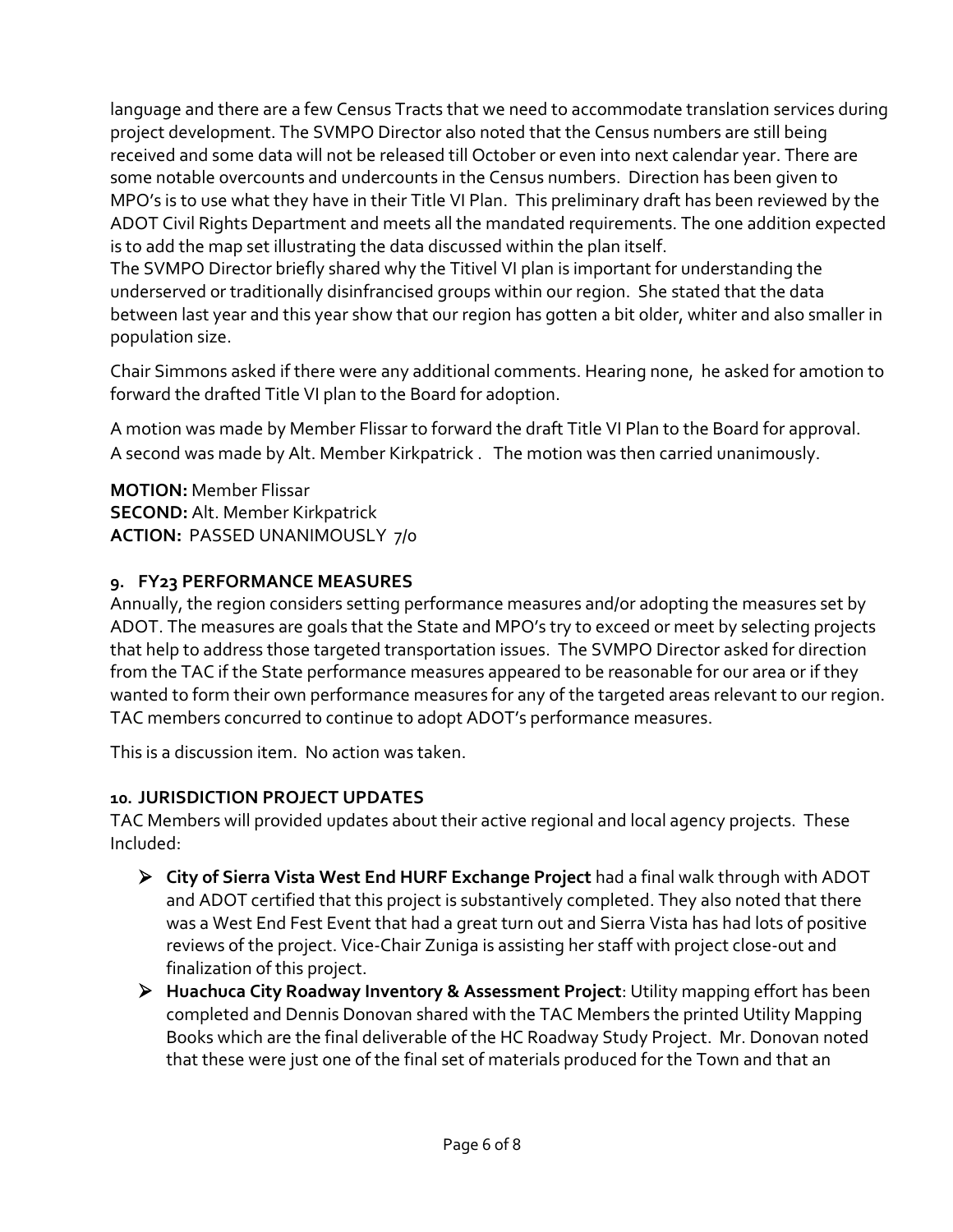interactive electronic version was also provided. Town Council and staff were very pleased wsith this project deliverables and they have already been put to use by the Town.

- **Vista Transit Plans and Projects**: Cashless App project has received bids which will be reviewed and hope to make selections by end of the week. Additional transit grant funding is also being applied for. Vista Transit/City of Sierra Vista have received back initial comments for their Triennial Review and will have the 5 day inspection, virtually, not in-person, in two weeks.
- The **Joint County/City Theater Drive Project** is in progress and the Joint Agency Forum was held on May 13<sup>th</sup>. The SVMPO Director expressed gratitude for TAC member participation at the Forum. A meeting summary for that Forum, Traffic Report, area mailings and a technical TAC meeting invite should be going out to the TAC soon.
- **Moson Rd. Pre-Scoping Cross-Section Lane Layout Project** has selected Michael Baker as the consultant team. The Notice to Proceed went out on June  $7<sup>th</sup>$ . Member Hoffman asked how many consultant teams responded. The SVMPO Director indicated that three firms had responded, but then one backed out stating they had been awarded several large projects and no longer had adequate staff capacity. Of the two remaining firms, the proposed costs were fairly close together.

This was an information item. No action was taken.

## **11. SOUTHCENTRAL DISTRICT REPORT**

ADOT reported on the status of current and potential ADOT projects within the region. Jeremy Moore updated the TAC on four pending state project in the area:

- SR90 Glen to Calle De Culta: Awarded to Granite Construction and are hoping to begin work in July of this year.
- SR90 Carter Cavern: Awarded to F&F Construction are hoping to begin work by the end of the month.
- $\triangleright$  SR90 Benson to Railroad Dr: Project is going to be scheduled.
- $\triangleright$  SR90 Campus to Moson Rd: Project is still in the design phase right now but ADOT is projecting a Feb 2023 constuction. Member Flissar noted that the City of Sierra Vista does receive a number of complaints about this section of roadway.

Member Hoffman updated the TAC that the ADOT's Long Range Transportation Plan has been awarded to a consultant team *(negotiations on contract not final and disclousure of consultant award is pending)* and that ADOT is working on the public involvement plan component. An update on the Border Master Plan is underway and they are currently developing survey's and scheduling in person visits. Updating priority project lists from the previous plan is also underway. Member Hoffman indicated that he would send the SVMPO Director the project website link. The 5-year State construction plan is going to the State Transportation Board on the  $17^{th}$  for approval.

This was an information item. No action was taken.

# **12. UPCOMING SCHEDULED MEETINGS and DIRECTOR'S REPORT**

**Regional Transportation Open House: June 15th at 4:00 p.m. to 7 p.m. Sierra Vista Library** SVMPO Board Meeting: June 22<sup>nd</sup> at 2:30 to 4:30 p.m. SVMPO Board Work Session: July 6<sup>th</sup> at 2:30 to 3:30 p.m.